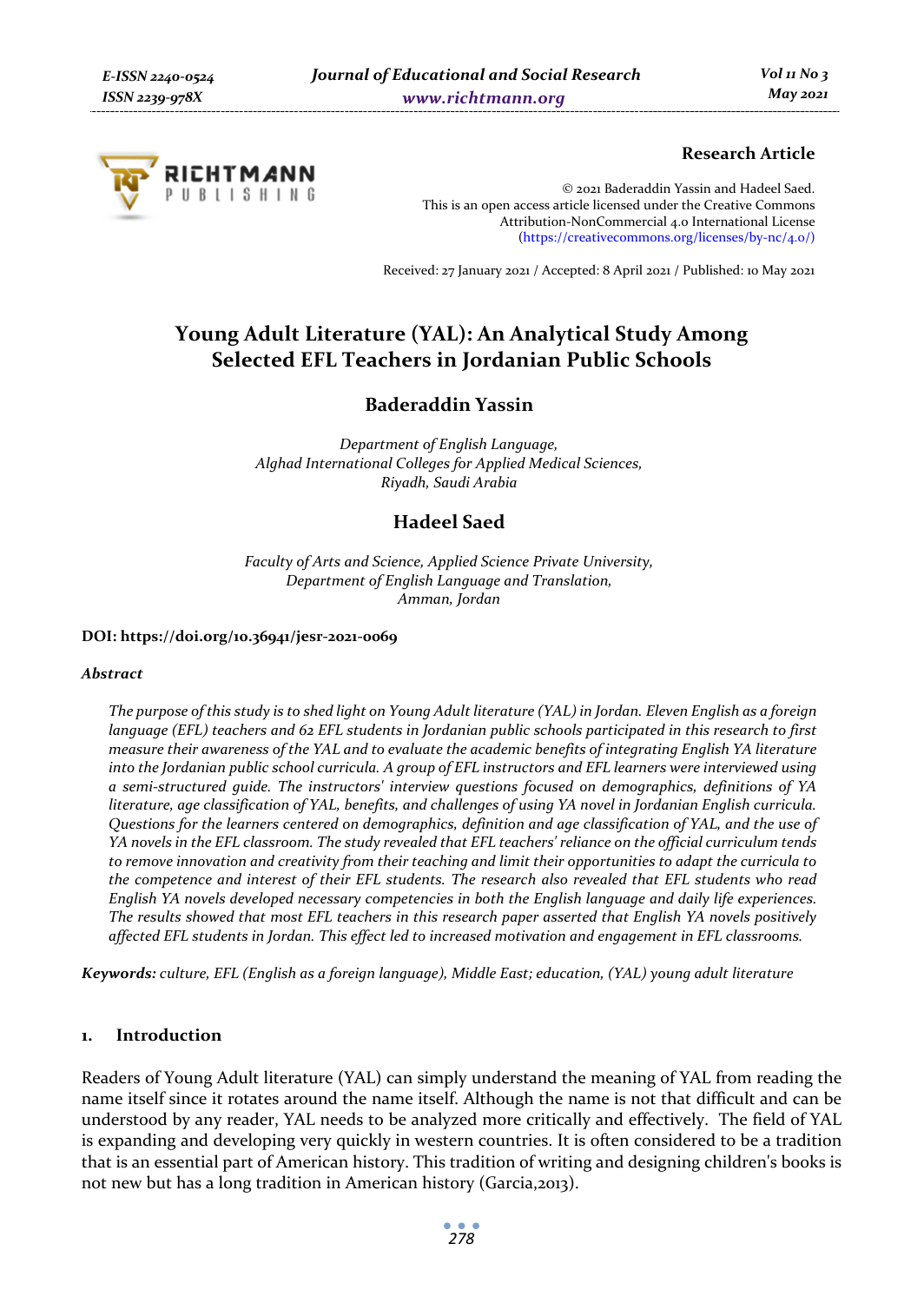| <b>Journal of Educational and Social Research</b> |
|---------------------------------------------------|
| www.richtmann.org                                 |

According to Kaplan & Hayn (2012), YAL has become popular because of audience demands and the massive number of books written for adolescents. It has flourished in the last few years resulting in a vast number of exciting books. Libraries, bookstores, and schools have extensive collections of YA books that tackle all kinds of genres; and young adult students can easily find YA books that they prefer to read (Galus, 2014). Yet, the spread of YA books in large numbers has also created a problem. This problem somehow lies in identifying suitable age ranges for reading such books. It is well-known that young adult readers range from 10 to 14 years old, but this can change if we look at the market of young adult literature. The field has grown to include books for readers as young as ten and as old as 35. Young adult literature is no longer for teens alone. It often includes people that are up to 35 years old (Campbell,1997).

The expansion of YAL that includes the 10 to 14 age range is not a new range. It has its roots in the middle-school movement of the late 1980s in the United States. The inclusion of the 10 to 35 age range is a more market-driven phenomenon related to the YA market's ongoing shift from the institutional to the retail from libraries and schools (Campbell,1997).

The marketing emphases have now shifted to the adults, so it is not limited to young adults. It is now about markets and making financial benefits. No wonder many writers try to write in this field to become famous and gain financial benefits. Many writers who do not have any work in this field in the past are switching their field for writing to the YA readers. This field is active and has a massive number of audiences in the USA, but unfortunately, this field is not as popular in Jordan.

#### **2. Literature Review**

*E-ISSN 2240-0524 ISSN 2239-978X*

It is difficult to give a clear definition for YA literature because there is no specific distinction between childhood and adulthood in literary books. YA literature is supposed to offer young adults some additional aspects. It is specially written for YAs to help them identify themselves and the world around. The YA literature stories are created to help teenagers identify the present, rather than the past and highlight an individual's expertise within the same age range.

Nilsen and Donelson (2009) defined YAL as anything a young adult will "choose to read" (p. 6). Nilsen and Donelson gave students the freedom to choose any book that they prefer to read without any limitation. Kaplan and Hayn (2012) believed that YA books have a young protagonist who deals with concerns and problems that young people face daily. They also claimed that YAL can be anything that young adults prefer to read, so it is not always dealing with adolescents' problems in their daily lives. It could be anything they prefer to read.

According to Cart (2008), YAL is integrally formless, for its constituent terms 'young adult' and 'literature' are dynamic. Young adult literature changes over time, much like any culture or any society. Nilsen and Donelson (2009) supported Cart's definition of YAL. They described YAL as loosely as possible: as any literature that teens read.

According to Nilsen and Donelson (2009), the YA stage is the period that transfers children from childhood to adulthood. According to the American services association's YA library service, this period could range from 12 to 19 or 11 to 22. This YA stage is different in Jordan due to cultural differences. Literary books that are intended to be read by children in Jordan are divided into four categories. Books for age  $(o-4)$ ,  $(5-8)$ ,  $(o-12)$ ,  $(more than 13)$ . All of the books are titled under the name of children's books and divided into age categories. When analyzing children's books intended to be read by the last category (more than 13), the reader can notice that this kind of literature is written for young adult children. The term of YA literature is not common in Jordan, but people look at this kind of literature as an age category (Safi,2009). (Safi,2009).

Campbell (1997), Aronson, senior editor of Henry Holt's Edge imprint, suggested that YAL is an accumulation of instabilities; this means that there are no clear boundaries for YAL. It also means that YAL is all inherently unstable.

These age boundaries of YAL have always been ill-defined and are subject to negotiation. In other words, there is no clear definition of YA literature, and the age level is also not clear. It is said that YAL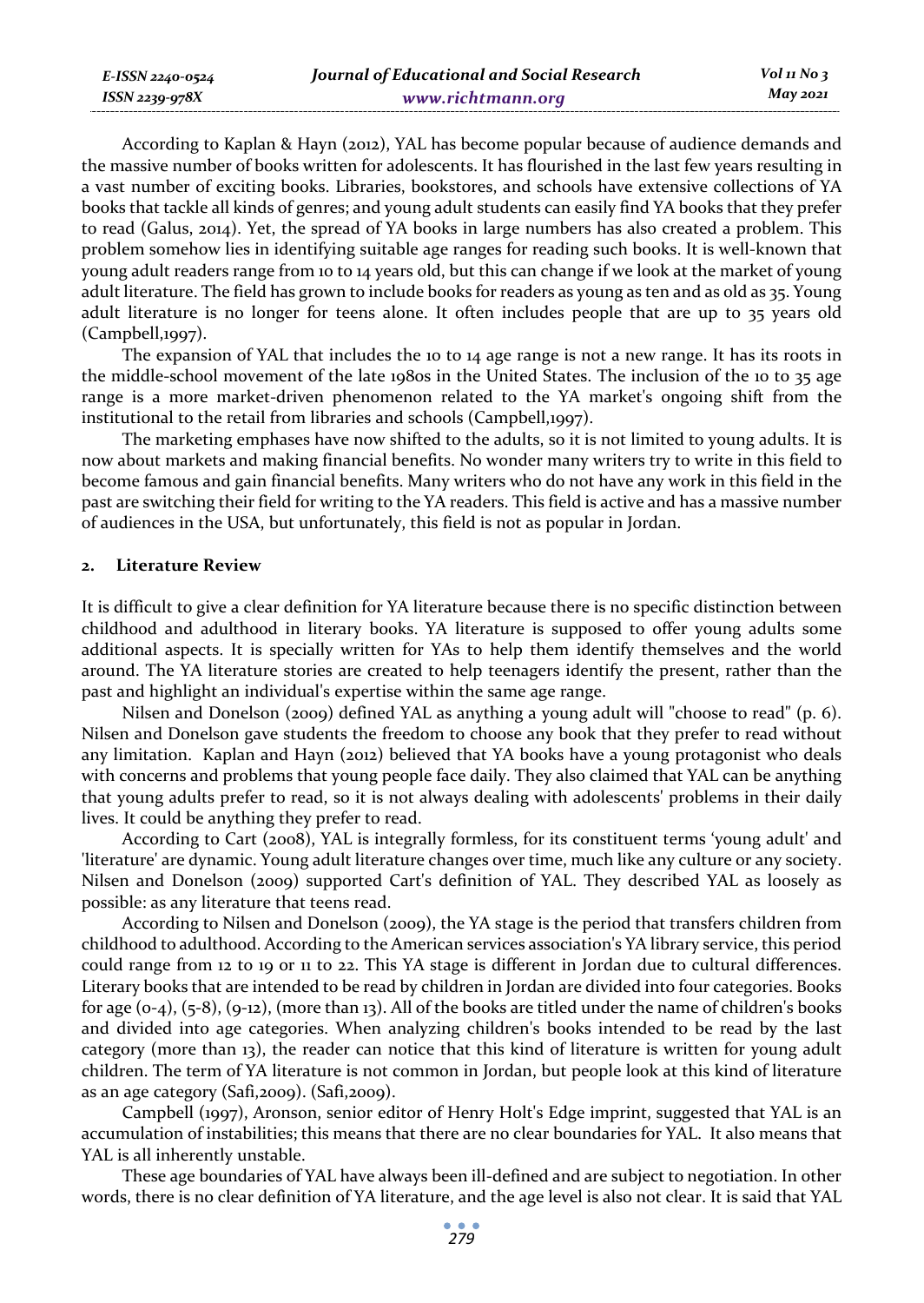| E-ISSN 2240-0524    | Journal of Educational and Social Research | Vol 11 No $\frac{1}{3}$ |
|---------------------|--------------------------------------------|-------------------------|
| $ISSN$ 2239-97 $8X$ | www.richtmann.org                          | May 2021                |

ranged from 12 to 19 or 11 to 22 years old. Children and adults' titles in Jordan are not infrequently finding their way into this category. Therefore, young adults themselves read both above and below their official age abilities. Even the fiction that is supposed to be specifically for YA is now read by people that range from 19 to 35 years old.

According to Bucher and Manning (2009), educators need to remember the importance of the uniqueness and divergence of readers. A range of characteristics can be easily observed, physical and developmental. For example, some 15-year-olds look like 19-year-olds, while others look as if they are 10-year-olds. Psychosocially, some adolescents place a priority on friendships and maybe as social activities as they can, while others may be shy and avoid social activity. Cognition levels can vary between young adults. The phase between childhood and adulthood can be on different speeds and paths, but all lead to maturity. Thus, it is crucial to identify adolescents of each individual and act accordingly in the selection process of the YAL.

#### *2.1 YA literature development through time*

Young adult literature is currently considered the highest-selling books of all genres, mainly because the target audiences are teenagers. It has become a subject of many issues that concern today's youth. These issues affect today's young adults, which is why today's YAL is different and more developed, such as the social, physical, and knowledge development that created a more awakened YA society (Bushman and Haas,2006).

The issues are currently injected into most of today's YAL, including eating disorders, crash diets, alcohol, drugs, and tobacco, not to mention depression, anxiety, and mental illnesses. All of which are issues that have become common in contemporary society. Modern authors and publishers use these controversial issues to create a bridge between these issues and modern society.

Most of today's YAL views the characters included in the books as either a window to show the world that has become a mirror to what they go through or feel. It is pointed out that publishers are now using this development to their advantage, knowing that the more they include these issues, the more YA would be more curious to read (Nimon,1998). It is a debatable matter to decide whether or not young people should absorb these issues. Still, given that 'Generation Y' is a society that develop faster than all the other generations, it seems that there is no way to specify what YAL should or should not include(Nimon,1998).

To provide a common and popular example, the Harry Potter book series, were one of the most successful books in YA literature history. The Potter books made a new outbreak in a new era of speculative fiction. The statistics generated by the series had a huge impact, as all Potter books sold more than 375 million copies and they were translated into more than sixty-five languages, making J. K. Rowling, the author, one of the wealthiest people in the UK (Car and Michael, 2016).

The fourth title in the series, Harry Potter and the Goblet of Fire, was printed into 3.8 million copies, the largest for any book ever printed. By the time the seventh book in the franchise, Harry Potter and the Deathly Hallows, was ready to be published, the first printing included 12 million copies. The book sold a crushing number of 8.3 million copies in the early 24 hours of its publication.

In his research, Cart used Harry Potter as an example illustrating the escalation in YA literature and the development in its ideas. He also discussed that since the outbreak of Harry Potter, YA literature needed to develop more in different aspects, thus, requiring more diversity and edgy content. YA literature is the most challenging genre to keep up with because time is the move, and teenagers are growing more and more aware of their surroundings.

Simpson (2018) discussed that a book like Harry Potter seem as though YA is only now reaching its golden age. She also addressed a stage of life between childhood and adulthood, which we call adolescence. It is often portrayed as a time of turmoil in a person's life in which identity is unraveled and the transition into adulthood is created. To which, the mindset in this level requires certain subjects that draw attention. This adds a new realization to YA literature that intersects between two very sensitive stages: childhood and teenage years.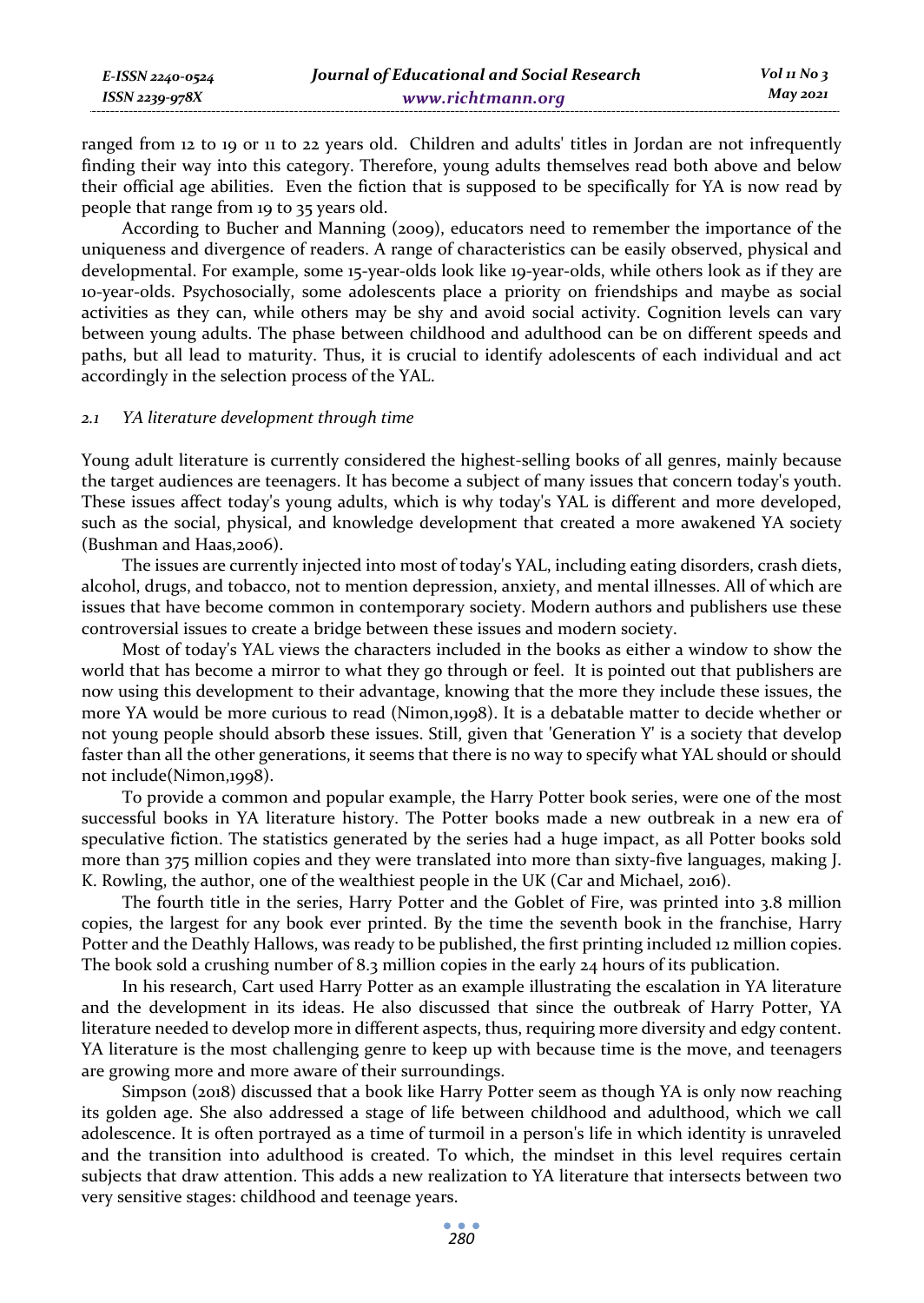| E-ISSN 2240-0524 |  |
|------------------|--|
| ISSN 2239-978X   |  |

In other research by (Hanson, Leah, 1996) she argued that a good version of YAL is a doorway to the world of a teenager and other new worlds. Even the classics can be windows to teenagers in a way, but they can hardly connect with teenagers' lives like YAL can. Hence, they are not capable of teaching other times, cultures, and people, and even have a way of shaping new ideas that will follow them through their lives. She also added that YA novels have the ability to connect with the reader through familiarity and open new windows through novelty. Young adult literature needs to deliver the understanding of giving YAs a sense of belonging to a certain novel. Because of this belonging, YAs will be attached to the novel itself and to the entire genre, as it has the ability to portray the ideas that teenagers are trying to transform into thoughts, aspects, and ideas. Other YAL genres have developed, such as romance, historical fiction, thriller, mystery, science fiction, espionage, earth future, realistic fiction, and stories of war. All of which discuss the problematic and controversial behaviors and issues that have grown rapidly within the passing of years, such as relationships, alienation, loneliness, multiculturalism, drug use, social order threats, personal values search, and the environment's destruction.

#### *2.2 Marketing of YA books*

Young Adult literature novels have always been affected by the way novels are sold. According to Garcia (2013), YA markets in the United States emerged around new American wealth, and adolescents were catered to in such a way that American society had not experienced before. The commercial starts parallel other emerging publishing genres such as comics and graphic novels. For this reason, YAL is now more specific than sole adolescents. But who decides that a certain book relates to the YA literature field? For example, Harry Potter, Goblet of Fire, The Perks of Being a Wall, The Buffalo Tree, The Facts Speak for Themselves, and Smack are categorized as children's books, but if a reader goes to a book store in the United States, he/she will find these books in the YA shelves. Moreover, these novels are not only read by children or young adult boys, but they are also read by adult people who range over 20 years old. It is believed that it has to do with the way books are placed in bookstores, shops, or school libraries.

If a book is on a kids' list and it gets sold to a kid's buyer, that's where it's going to end up, whether that's the only place in the store it belongs or not (Campbell,1997). This process is applied in the USA, and it is somehow similar to the process applied in Jordan. According to Safi (2009), a huge number of children's books in Jordan are directed to gain financial profit. This process is involved with the markets and how these markets categorize such books.

#### *2.3 Age boundaries of Young Adult literature*

The age span of YAL is not specific, and the reason for this confusion leads us to markets and young adult readers themselves. If publishers try to specify the age for reading young adult literature, the confusion will be more complicated and larger than it is now.

According to Campbell (1997), during the 1970s, the YA literature audience was perceived as high school age. As early as the late 1980s, the category of YA literature that was called YA had already begun unofficially expanding its borders to include middle-school literature; that is, books for 10 to 14 yearolds. Currently, the YA field's expansion is going forward to include more categories that range from 18 years old and even older. According to Cart (2005), some people believe that young adulthood is an artificial construct rooted more in consumer behavior than in any physiological, biological, emotional, or intellectual realities. Cart argued that the middle-school literature books that start from 10 to 14 year-olds are called Middle School books, not YA books. The age that ranges from 13 to 19 or 12 to 18 is called Teen Literature (TL), not YA literature. The age that ranges from 18 to 25, or even 16 to 24, is categorized as "Young Adult. Cart claimed that these groups do not rigidly define the demographic categories since there are lots of overlaps, but he argued that they work.

This author believes that the overlaps in deciding the level of the literature books and the overlaps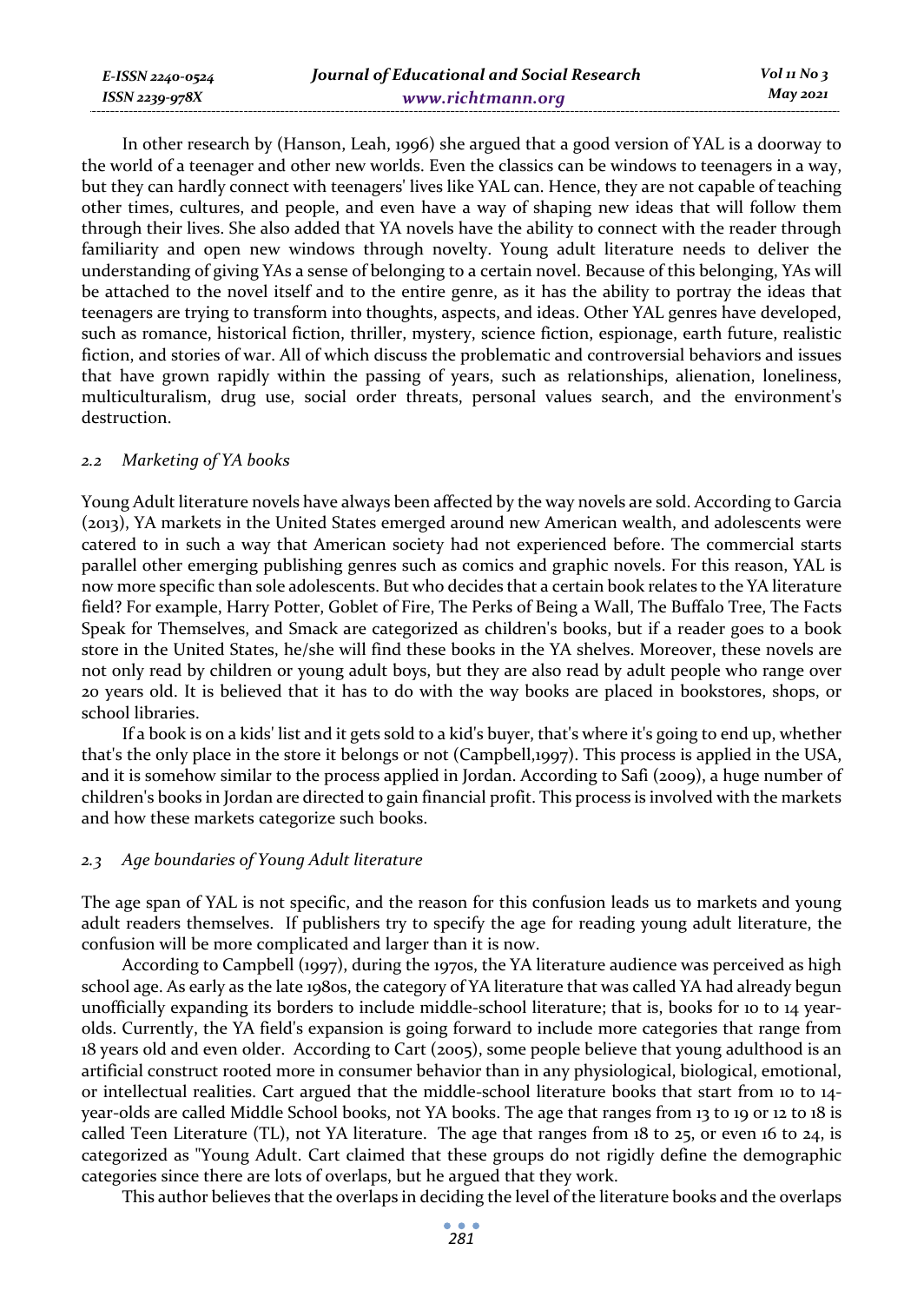| E-ISSN 2240-0524    | Journal of Educational and Social Research | Vol 11 No 3 |
|---------------------|--------------------------------------------|-------------|
| $ISSN$ 2239-97 $8X$ | www.richtmann.org                          | May 2021    |

in deciding how to categorize groups depend on the people who read such books, and it depends on the experience of those people. According to Cart (2005), people who are in charge of judging such books should have enough experience and extensive knowledge of the YAL field.

Cart (2005) believes that it is very important, and it is an immediate interest to focus on adolescent development. Cart expressed concerns that the brain is not fully formed in childhood, and it continues to grow until the mid-twenties. This is very important to be noticed, significantly when the brain's last area to mature is the one governing judgment and the ability to evaluate risks.

#### *2.4 Incorporating literature in EFL classrooms*

The debate on incorporating literary works into the EFL curriculum was highlighted by Bobkina and Dominguez (2014). They also shed light on the advantages and disadvantages of utilizing the literature in classrooms. They divided the aspects of introducing literary works into language curricula into three groups: aesthetic, socio-moral, and psycholinguistic. The aesthetic aspect focuses on the aesthetic involvement of students in the process of reading. The psycholinguistic aspect is centered on the identification of students and the internalization of certain behaviorism. However, the socio-moral aspect sheds light on the issues of content and theme. The study concluded that literature could be very effective to utilize in EFL classrooms. It also indicated that in language acquisition, success is determined by the interest and enthusiasm of students for what is being used in the classrooms, their persistence, and concentration.

In line with Bobkina and Dominguez's (2014) research, Ivey and Johnston (2013) examined the students' perceptions of the processes and outcomes of engaging reading in classes. The study utilized a compilation of young adult literature that was self-paced and self-selected by the students. The data selected for this research was of  $71$  students. Its outcomes were of great importance as they changed the students' identities and in their moral, intellectual, and relational lives. This type of change affects perception and intellectual growth, which can raise awareness and create a sense of maturity, which will increase the students' enthusiasm and persistence to learn.

The pros and cons of utilizing literature in EFL and ESL were discussed thoroughly in Khatib, Rezaei and Derakhshan's (2011) research. The pros were listed as nine different areas, namely, authenticity, motivation, cultural or intercultural awareness and globalization, intensive or extensive reading practice, sociolinguistic and pragmatic knowledge, grammar and vocabulary knowledge, language skills, emotional intelligence, and critical thinking. On the other hand, the cons we listed as eight, namely, syntax, lexis, phonetics and phonology, semantics, selection of materials, literary concepts and notions, literature and academic English, and cultural barriers. The study concluded that despite some weak points, literature motivates language teaching and learning. The absorption of knowledge can be intensified through motivation. The YA learners' motivation derived from their interests should be used in teaching EFL.

The importance of engaging literature in language acquisition was stressed by different scholars over time. The most prominent aspects highlighted by Sell (2005) are the enhancements that literature could bring to language acquisition. The study shed light on learners' cultural value-added due to being exposed to different literary works. The third aspect was about the quality of content brought by the literature, which can be relatively close to real life.

Young adult literature is considered one of the most critical aspects to shed light on when we come to real-world situations. Because it can motivate language learners, especially in the adolescent stage, to relate to what they can feel, hear, or see. The interpretation of situations and how to act or react is of great importance in this stage. Thus, introducing YAL as a means of learning English is of significant influence. It can enrich the learners' cognition of global issues and teach them the language norms by motivating them to read more. This goes hand in hand with what Too (2017) argued after examining the incorporation of YAL in classrooms. The argument held in conclusion stressed the importance of utilizing the YAL as a means of education because it has all what learners need. And that can motivate them to learn and acquire knowledge.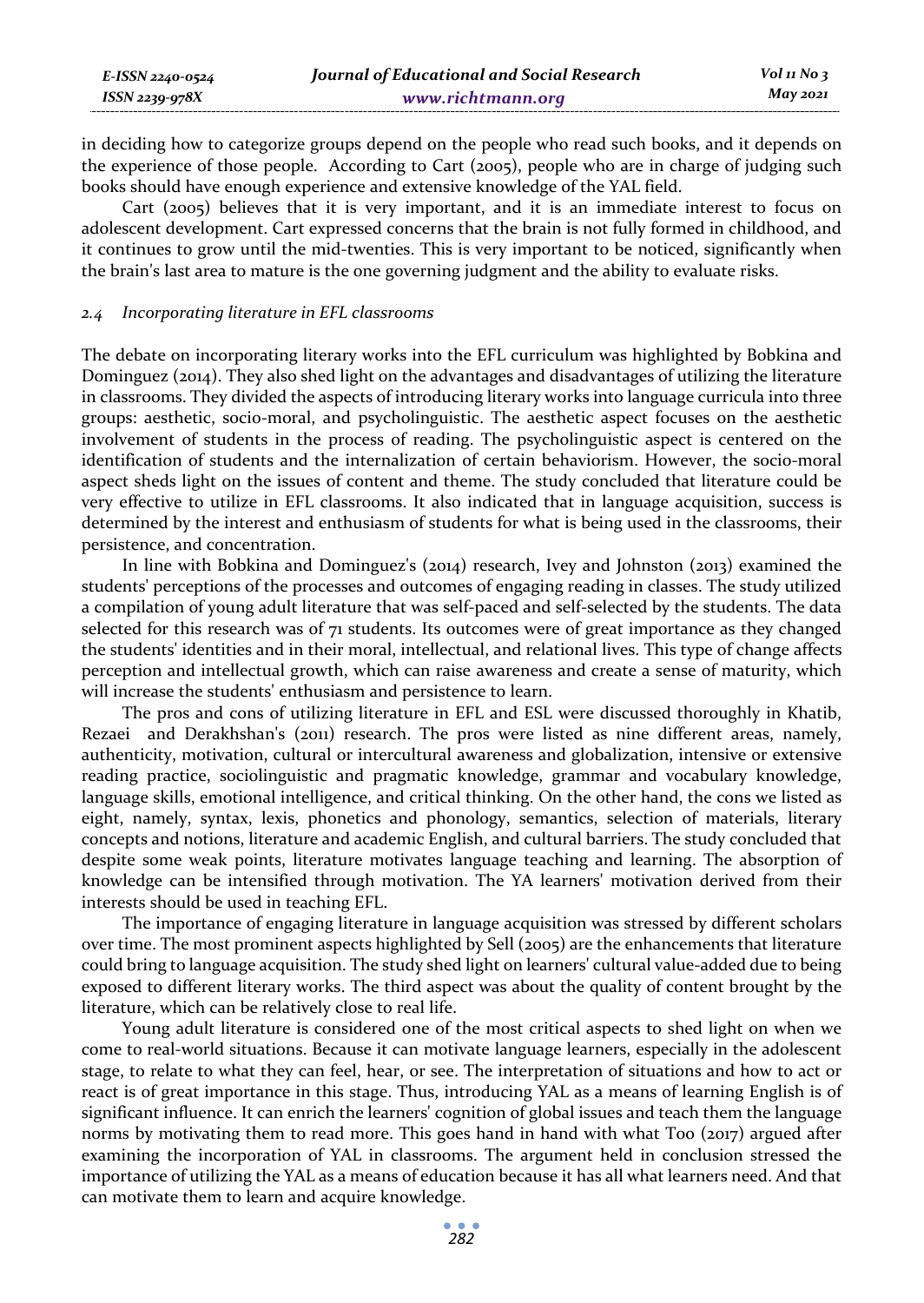## **3. Purpose of the Study**

Young Adult literature can play an immensely important part in the lives of teenagers. Therefore, the purpose of this research paper is to collect several perspectives from Jordanian EFL teachers and students on the YAL and its perceived benefits and challenges if it is used in EFL classrooms. Jordanian society is considered to have a high percentage of adolescents, 40% of the total population (UNICEF, 2012). The researchers believe that YA literature has the ability to affect a huge target group of young adults in Jordan. This research focuses on the definitions of YAL, the age boundaries of YAL, and the benefit of integrating YAL in the English language curricula in Jordanian public schools. The goal of this research is to measure Jordanian EFL learners' awareness of the YAL and to evaluate the academic benefits of integrating English YAL into the Jordanian public school curricula.

## **4. Study Method**

A group of EFL instructors and EFL learners were interviewed using a semi-structured guide. The interview questions for the instructors focused on the following: demographics, definitions of YAL, age classification of YAL, and benefits and challenges of using YA novel in Jordanian English curricula. Questions for the learners centered on demographics, definition and age classification of YAL, and the use of YA novels in the EFL classroom.

## *4.1 Procedures*

Interviews were conducted at the target schools. The researchers explained the objectives of the present study to EFL teachers and students both verbally and written. The anonymity of participants was guaranteed before conducting the interviews. The researchers got informed consent from the teachers and students. After conducting the interviews, the researchers encouraged the participant to provide their comments and feedback. The length of the instructors' interviews ranged from 20 to 30 minutes, while the learners' interviews took 15 to 20 minutes. The interviews of the two groups were recorded and transcribed before being verified by the two researchers.

## *4.2 Participants*

Eleven EFL teachers and 62 EFL students from two Jordanian high schools participated in this research. The first school was a high school that has a total of 23 teachers and about 600 students. The second school has a total of 31 teachers and about 900 students. Five EFL teachers in the first school, six in the second school, and sixty-two EFL students participated in this research in both schools, as shown in table 1.

| School   | Public school 1 | Public school 2 |
|----------|-----------------|-----------------|
| Students | 600             | 900             |
| Teachers | 23              | 31              |
| EFL T    |                 | b               |
| EFL S    | 30              | 32              |

**Table 1:** Population of participants

Both schools range from  $6<sup>th</sup>$  to 12<sup>th</sup> grade. The interviews consisted of seven questions beginning with students and ending with teachers. Most of the questions were open-ended questions, and students were encouraged to tell about their experience of reading YAL.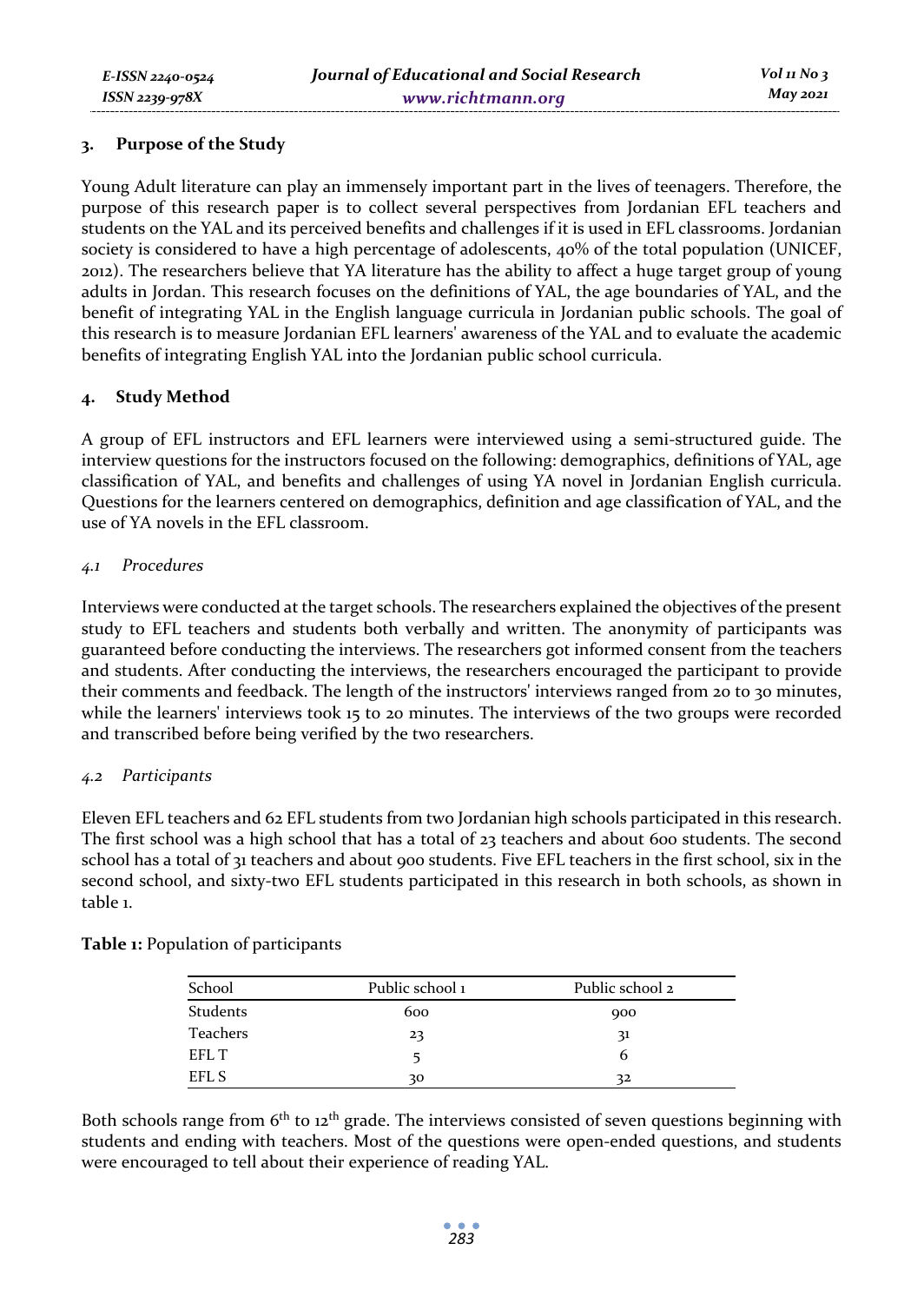## *4.3 Questions*

Both EFL teachers and students were asked the following questions:

What is YAL?

Do EFL teachers have the freedom to choose YAL books?

What are the reasons that make EFL students read a YAL book?

Do EFL students pay attention to age classification when they read YAL books?

Do EFL students receive guidance from EFL teachers when they choose YAL books?

Can integrating YAL in the Jordanian curriculum improve the level of EFL students in the English language?

#### *4.4 Data analysis*

Both EFL teachers and students enthusiastically answered all questions during the interviews. The researchers asked both EFL students and teachers to define YAL. Both the teachers and their students gave different definitions for YAL. None of the definitions were specific. Most of them were information about literature in general. One teacher defined YAL as stories, poems, and plays that have value as art. Another teacher defined YAL as literary texts that reflect different aspects of different societies. Some of the students said that YAL is anything that has a relationship with art. Other teachers defined YAL as books that are written for children regardless of age. Both EFL teachers and their students did not have specific definitions for YA, but they agreed on two types of literature: one that is written for children and one that is written for adults.

When EFL students were asked about how they choose to read literary books, fifty students (80.6%) said that they choose to read literary books based on the cover of those books, and ten students; (16.1%) said that they choose literary books based on the EFL teachers' advice and two students (3.2%) showed no preference as shown in table 2.

| <b>Students</b>  | Nο | $\%$ |
|------------------|----|------|
| Book cover       | 50 | 80.6 |
| Teacher's advice | 10 | 16.1 |
| No preference    |    | 3.2  |

**Table 2:** Books preference

EFL students were asked if they pay attention to age in choosing literary books that they prefer to read. Fifty-nine students (95.1%) said they choose books without paying attention to age classification, as shown in table 3.

| Students             | No | $\%$  |
|----------------------|----|-------|
| Not paying attention | 59 | 95.16 |
| Paying attention     |    | 4.83  |

The majority of EFL students, fifty-five students (88.7%), said that they do not know if there is a classification that can tell them if a certain book is YAL or if it is suitable for their age, as shown in table 4.

**Table 4:** Age classification of YA books

| Students         | No | %    |
|------------------|----|------|
| No pre-knowledge |    | 88.7 |
| Pre-knowledge    |    | 11.3 |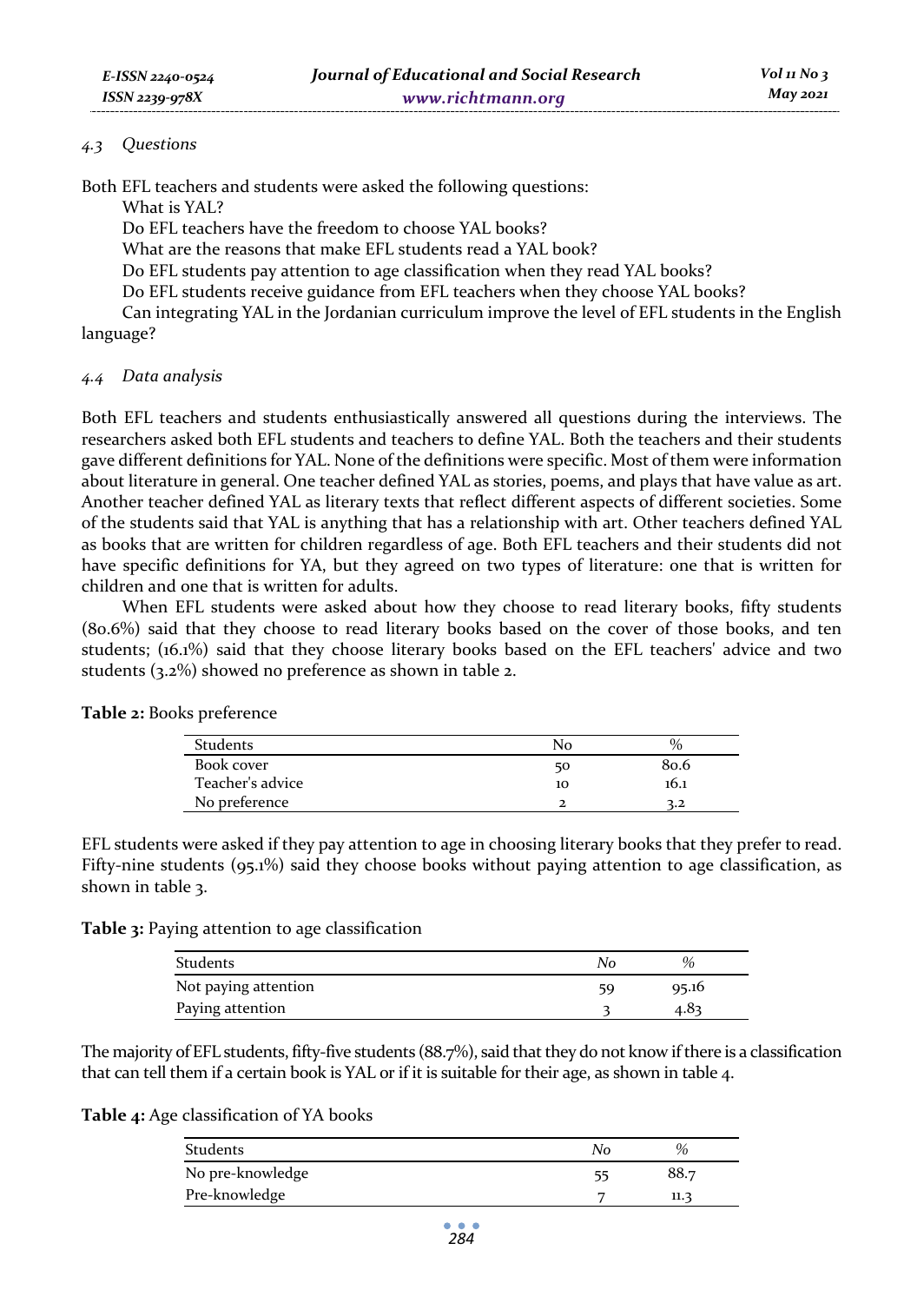EFL students were asked if there was guidance from the school librarian in choosing literary books. Thirty students (48.38%) said that they simply go to the school library and borrow the novels they find interesting based on those novels' covers. Whereas 51.61% of the students said that they get the guidance, as shown in table 5.

**Table 5:** School librarian's guidance

| Students          | Nο | %     |
|-------------------|----|-------|
| No guidance       | 30 | 48.38 |
| There is guidance | 32 | 51.61 |

EFL teachers were asked if integrating English YA novels in the curricula is beneficial for EFL students. Ninety percent of them agreed on integrating YA novels in the curricula. They said that this step would help Jordanian EFL students to improve their English language level. One EFL teachers were not in favor of the integration process because of challenges such as the cultural gap and the Jordanian ministry of education strict rules, as shown in table 6.

**Table 6:** Integration of English YA novels in curricula

| <b>EFL Teachers</b> | No | $\%$ |  |
|---------------------|----|------|--|
| In favor of         | 10 | 90.9 |  |
| Not in favor of     |    | Q.1  |  |
|                     |    |      |  |

The data analysis showed that both EFL teachers and students did not have a specific definition of YAL. Most of the definitions of YAL given by the teachers were mostly information about literature in general. According to EFL teachers, they do not have enough knowledge about YAL due to challenges such as the cultural gap between Jordanian and American society. Both cultures differ in history, religion, and traditions. These differences can be noted for the most part in people's behavior, attitudes, and interests.

Ten of the interviewed EFL teachers (90.9%) agreed on integrating YAL into the Jordanian English curriculum. They said that the process of integration of YA literary stories is vital to motivate and engage students with fascinating English stories that EFL students can enjoy and stories with which they can identify. According to EFL teachers, most EFL students who were assigned to read English YA short stories were very motivated students, and their English level was improved. According to one of the teachers, reading YA stories helped students gain a huge number of new vocabularies and develop language skills and structures. It also helped EFL teachers with rich reading materials that improved reading, communicative, and writing skills as well as critical thinking of Jordanian EFL students.

According to Jordanian EFL teachers, they encouraged the idea of integrating English YAL into the curriculum in order to expose students to another culture that can help them expand their thinking and views and at the same time engage students and assist them in knowing the relationship between English forms and their meanings which can help them improve their English language level.

## **5. Findings**

Young Adult literature is a category of novels that are supposedly written for readers from twelve to eighteen years of age, but a high percentage of YA readers are adults. The distinction between children's literature, YAL, and adult literature is flexible and loosely defined. In Jordan, all kinds of literary books written for children fall under the section of children's books without paying attention to age classification. In Jordan, a high percentage of the YA books are shelved based on the cover and titles of such books, and most of these YA books go to the children's book sections. Most YA books are shelved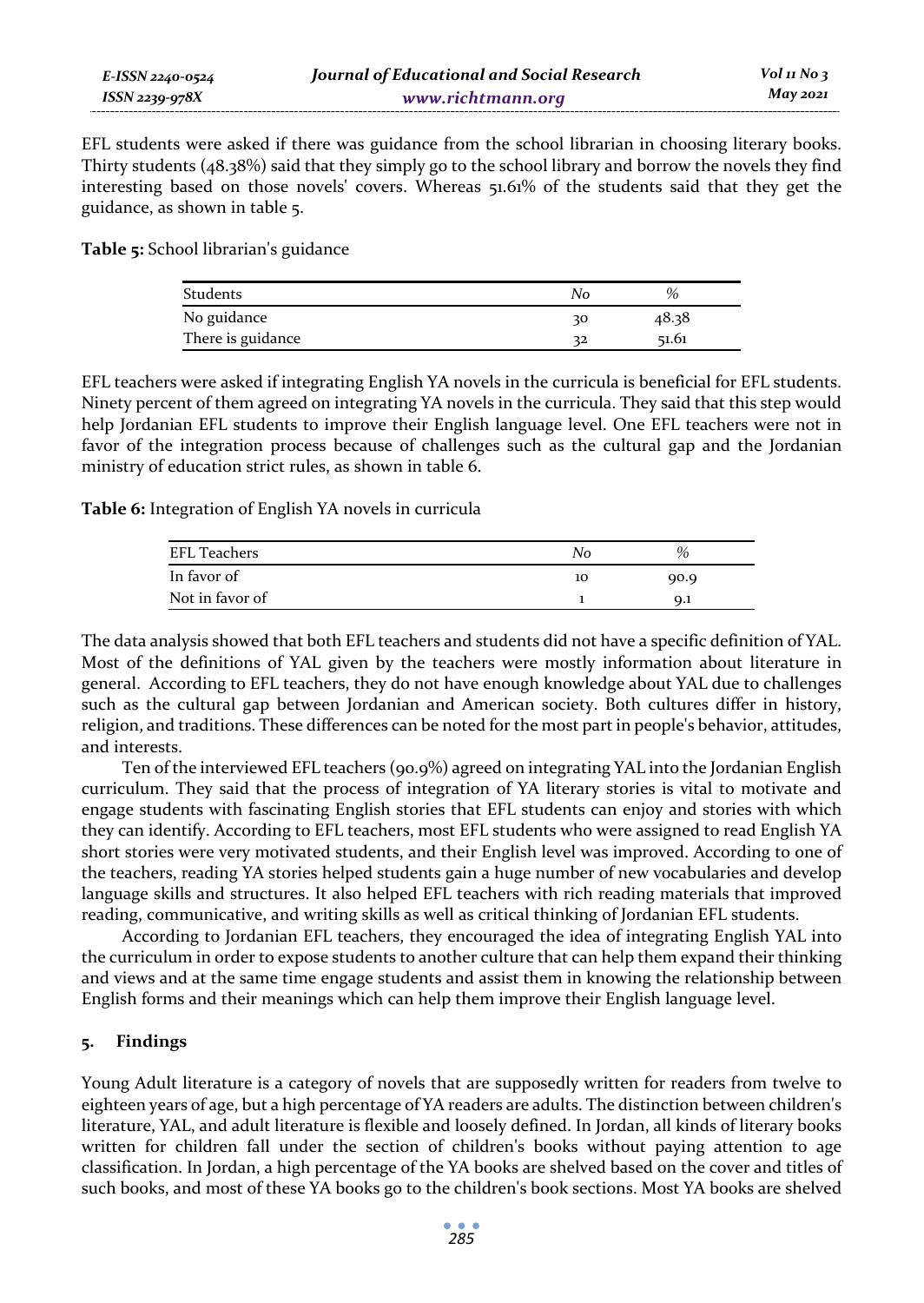in the USA based on the percentage of growth in sales numbers. As a result, the age boundaries for reading YA English literary books are still problematic in both Jordan and the United States of America.

The interviews' analysis revealed that the educational system used in Jordan is still more traditional and more teacher-centered than the educational system used in the USA. According to teachers, EFL students' needs and interests are different from those that are experienced by American students. But most of the teachers agreed on integrating English YA literature into the curricula in order to provide EFL teachers with the opportunity to help students develop necessary competencies in both the English language and daily life experiences. Integrating English YA literature will be the cure for both students and teachers many learning and teaching problems.

EFL teachers in the target schools were aware of the YAL genera and its benefits for their EFL students. Eight teachers (72.7%) asserted that most of the EFL students who had the chance to read some English YA novels during the semester had the chance to experience the universality of the human experience regardless of background, culture, language or religion; and they had the opportunity to develop personal connections with YAL and the characters within them and the same time they were able to improve their English language skills.

Mastering the English language in Jordan is considered important. Therefore, most parents in Jordan emphasize the importance of mastering the English language. They believe that the English language would be of tremendous value to their children's education since most university majors require a strong English command. Yet, several research shows show that a high percentage of Jordanian students struggle with English and do not enjoy English classes. During the interview, all students talked enthusiastically about reasons that make them struggle with the English language and found it not interesting. One student talked about the English curriculum noting that the curriculum does not meet the students' needs and interests. Another student talked about the lack of exposure to the English language outside classrooms and how these YA stories, suggested by his teacher, helped him gain English language competence. One of the teachers commented on how YAL can help his students. He said that the lack of English language exposure outside the classroom could be fixed by suggesting YA English stories. According to him, YAL is considered a rich source of the needed information about the English language and the culture. EFL students proceed through these texts; therefore, they pay attention to the way language is used. They come to grips with the meaning and increase their general awareness of the English language. Extensive reading of YA novels is one of the best strategies for improving their English language skills. According to one of the students, reading English YA novels helped him expand his vocabulary, which led him to develop other language skills and grammar.

## **6. Conclusions**

*E-ISSN 2240-0524 ISSN 2239-978X*

There is a strong relationship between literature and language learning. Consequently, English YAL specifically has the ability to connect with EFL students through the familiarity and sense of belonging to certain subjects in YA novels. Because of this sense of belonging, EFL students will be able to increase their knowledge of English vocabulary and grammar. The results showed that most EFL teachers in this research paper asserted that English YA novels positively affected EFL students in Jordan. This effect led to increased motivation and engagement in EFL classrooms. They pulled learning of the English language from the classical teaching method and made it fun, engaging, and interesting. YA novels that EFL teachers suggested to their students provided EFL students with opportunities to improve their language skills, understand YAL genera, and motivate in English classrooms that were missing with the English classical curriculum.

## **7. Limitation of the Study**

Although this study met its aims, the sample size was small since only sixty-two EFL students and eleven EFL teachers participated in this research. The study was conducted on only two secondary